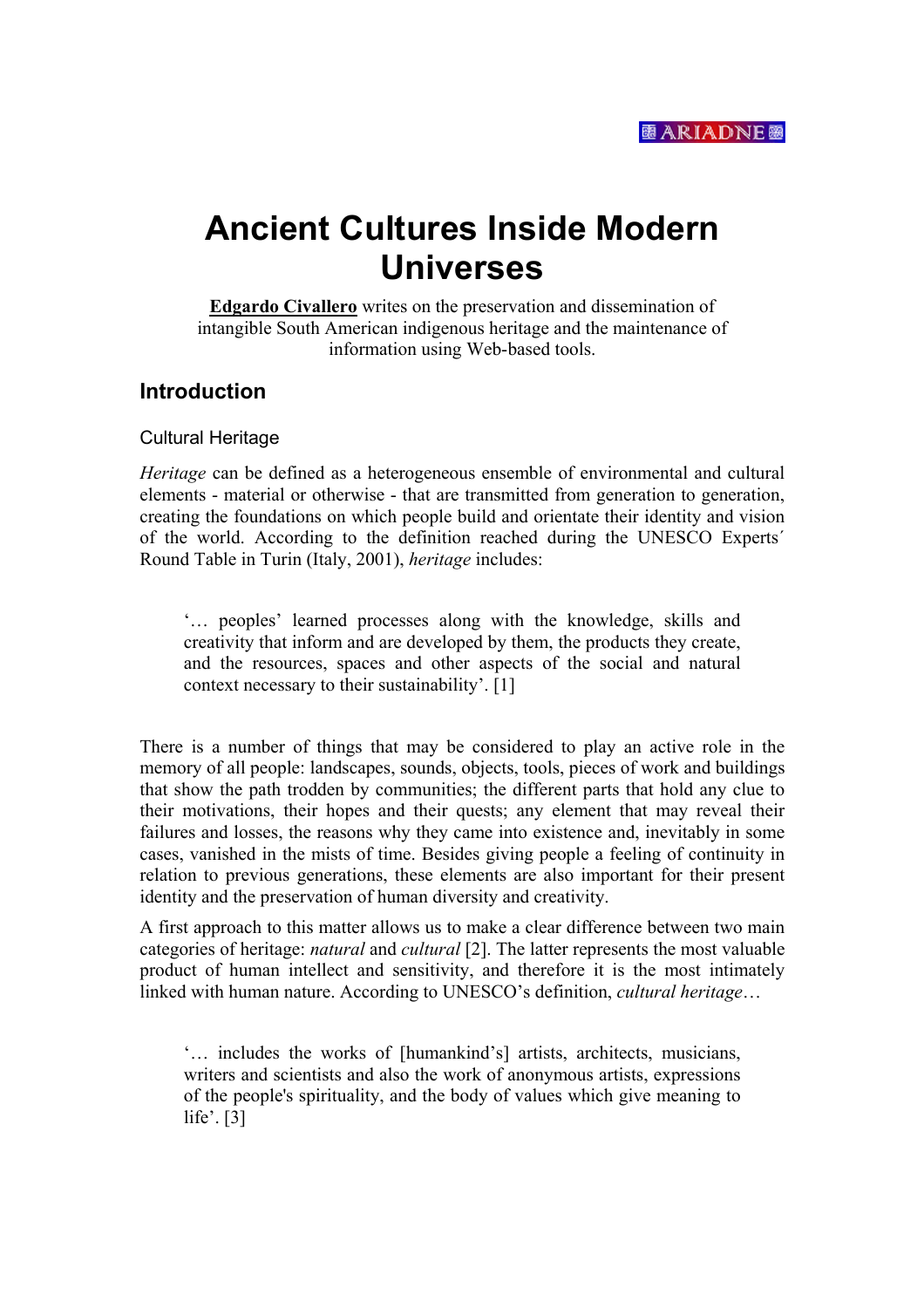For the most part, this rich heritage –used, enjoyed, renewed, enlarged and improved on a daily basis- is *non-material* (even if it is usually expressed through material means). Non-palpable aspects of life – such as words and languages, sounds, feelings, sensations, thoughts and beliefs – are considered to form the *intangible cultural heritage*, a group of manifestations belonging to the very spirit of a people. In addition to channelling a community's interests and different pursuits, it also acts as a means and a guide to the production of the *tangible heritage*, i.e. the material one.

UNESCO defines this *intangible heritage* as 'all forms of traditional and popular or folk culture, i.e., collective works originated in a given community and based on tradition' [4]. Customs, tales, music, dances, rituals, festivities, medicine, culinary arts, dressing, games, theatre and the special skills related to material aspects (e.g. tool making or agricultural knowledge), are components of a huge mosaic that bestows all people with unique features, making them the owners of an invaluable richness. All these traditions are usually transmitted - through different channels and methods within a framework of collective recreation processes [OR recreational activity ??]. Moreover, besides strengthening the social bonds within a community, they also facilitate the socialisation of its individuals as well as the development of their group identity.

#### Identity and Diversity

For a good number of societies, *intangible heritage* represents an inexhaustible source of facts and ideas that not only support their struggle for development, but also emphasise their *memory* and their *cultural identity,* which they proudly defend day after day. *Cultural identity* is the ensemble of traits and features that link a person to a group, maintaining a strong cohesion within society, harmonising customs, establishing both social rules and codes of communication. Inside this ensemble, *languages* act as a form of glue, fixing various elements together and giving a sense to the cultural characteristics surrounding them.

According to UNESCO Intergovernmental Conference on Cultural Policies in Latin America and the Caribbean [5], cultural identity is the basis for the life of peoples, stemming from the past and projecting itself into the future; never static but simultaneously historical and forward-looking, and, therefore, always improving and renewing itself. As happens with *intangible heritage*, UNESCO recommends that the international community preserve and protect each people's identity, especially that of cultural and demographic minorities [4].

This recommendation deserves careful consideration: *heritages*, *memories* and *identities* of such minority communities have to withstand tremendous pressure from surrounding dominant cultures and ideologies, represented by mass media, modern digital information channels, official educative systems, religious creeds and socioeconomic policies, all of which are themselves widely influenced by Western thought, idioms and models. Such considerable pressure on these fragile minority societies results in the phenomenon known as *acculturation*, namely the progressive abandonment of one's own culture (or a great part of it) and the gradual adoption of increasingly dominant alien structures. Besides the alarming loss of cultural identity, the resulting homogenisation threatens natural human *diversity* and leads to the eradication of valuable features that were part of our universal heritage.

Culture assumes diverse forms through different places and time. This *diversity* is manifest in the plurality and originality that characterise human groupings and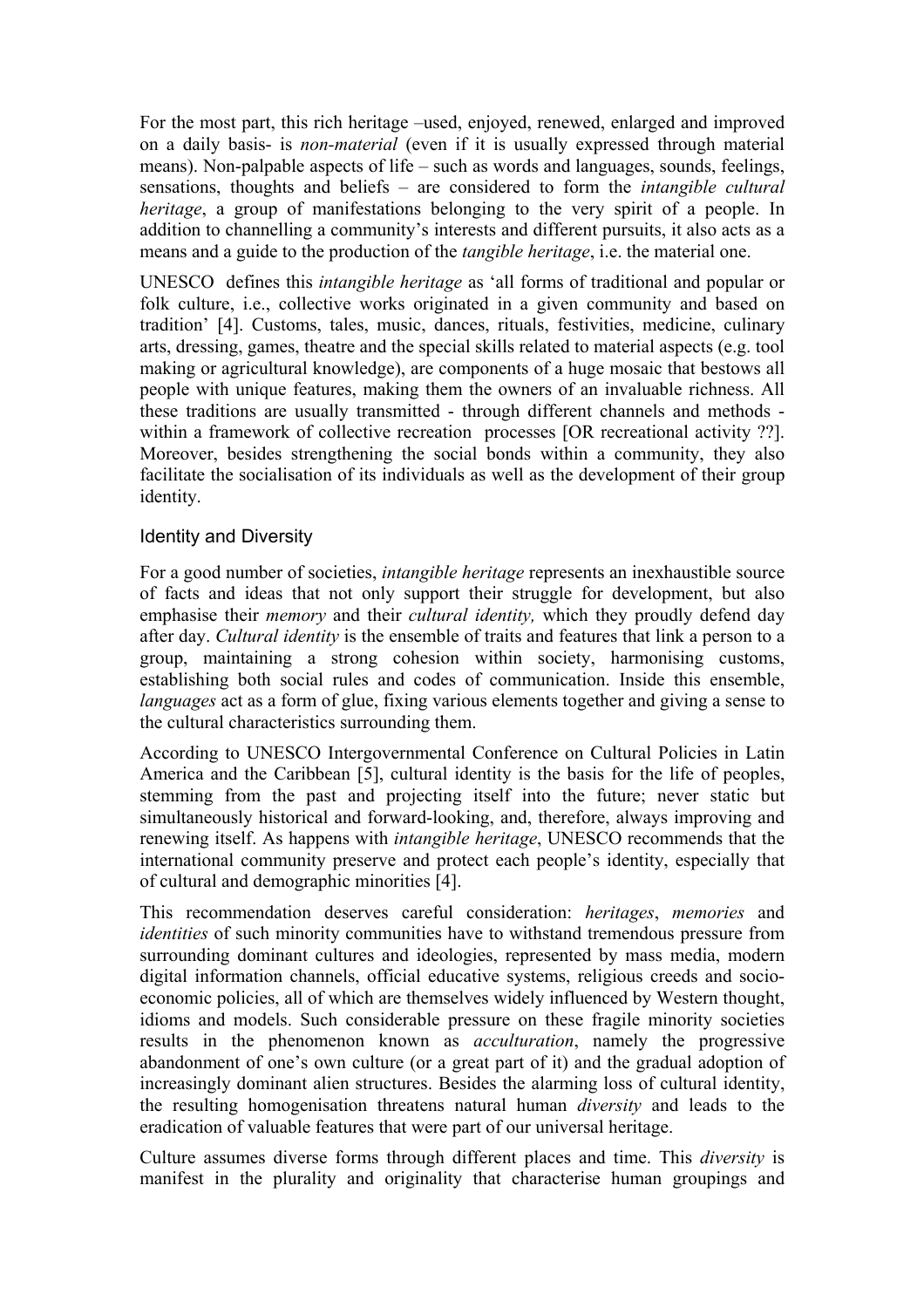societies. The planet currently plays host to very many different human communities, each presenting unique facets of our *diversity*, demonstrating particular elements or aspects that make them what they are. Each community has different ways of facing the same (or very similar) problem(s), particular rhythms and sounds expressing the same feeling, specific words used to define broadly similar concepts, specific images for the same belief… all of them form a set of infinite pictures that presents common contents in the widest diversity of manners.

The first article of the Universal Declaration on Cultural Diversity [6] proposes that it must be 'recognized and affirmed for the benefit of present and future generations', for it is a continuous 'source of exchange, innovation and creativity … as necessary for humankind as biodiversity is for nature'. However, and according to UNESCO's report 'Knowledge versus information societies' [7], only 4% of the planet's languages are used by 96% of its population; 50% of the world's languages are in danger of extinction; 90% of all languages are not represented on the Internet. Smith [8] states that 'education dominated by commercial interests or by the English language may threaten vulnerable local languages and cultures'. Capurro [9], quoting another UNESCO document [10] points out that 'globalization … by highlighting the culture of economically powerful nations, has created new forms of inequality, thereby fostering cultural conflict rather than cultural pluralism'.

These excerpts – brief paragraphs extracted from a plethora of detailed and related works - serve to highlight an unequal and unbalanced environment: that of 'minority' communities. Despite (inter)national recommendations, declarations and laws (as quoted above), those communities' rich and diverse cultural heritage has been pushed to one side in favour of mainstream, globalised, dominant cultures. Such minorities are usually under- or mis-represented in books, journals, the Web and other media, and they are placed behind different types of socio-economic barriers, including that of the Digital Divide. Their intangible heritage is rarely included in libraries, archives or other repositories of knowledge, they have almost no access to information and their freedom of expression is far from guaranteed, despite Article 19 of the Universal Declaration of Human Rights and other similar international documents.

Key components of these minority indigenous populations are very important elements of human diversity and, at the same time, prime targets for socio-economic and cultural pressures, inequalities, exclusion and discrimination. As a result of these processes, their ancient and traditional wisdom, memories, identities and cultural heritage are seriously threatened, and their mother tongues endangered. In the developed world where information and knowledge seem to be at the fingertips of every person thanks to new ICTs (Information and Communication Technologies), they have difficulty in recovering just a little part of their culture in order to remember who they are, why they exist, what they are heading for and what their struggles are… Nonetheless, some successful steps have been taken to re-balance this inequitable situation. And, curiously enough, new technologies -Web sites, blogs and digital libraries - have played a key role in this process.

## **Indigenous Peoples and Their Heritage**

#### Traditional Cultures in a Modern World

Indigenous peoples are neither a romantic part of a past that has come to an end, nor a museum curiosity in a globalised present. These societies are bursting with vitality,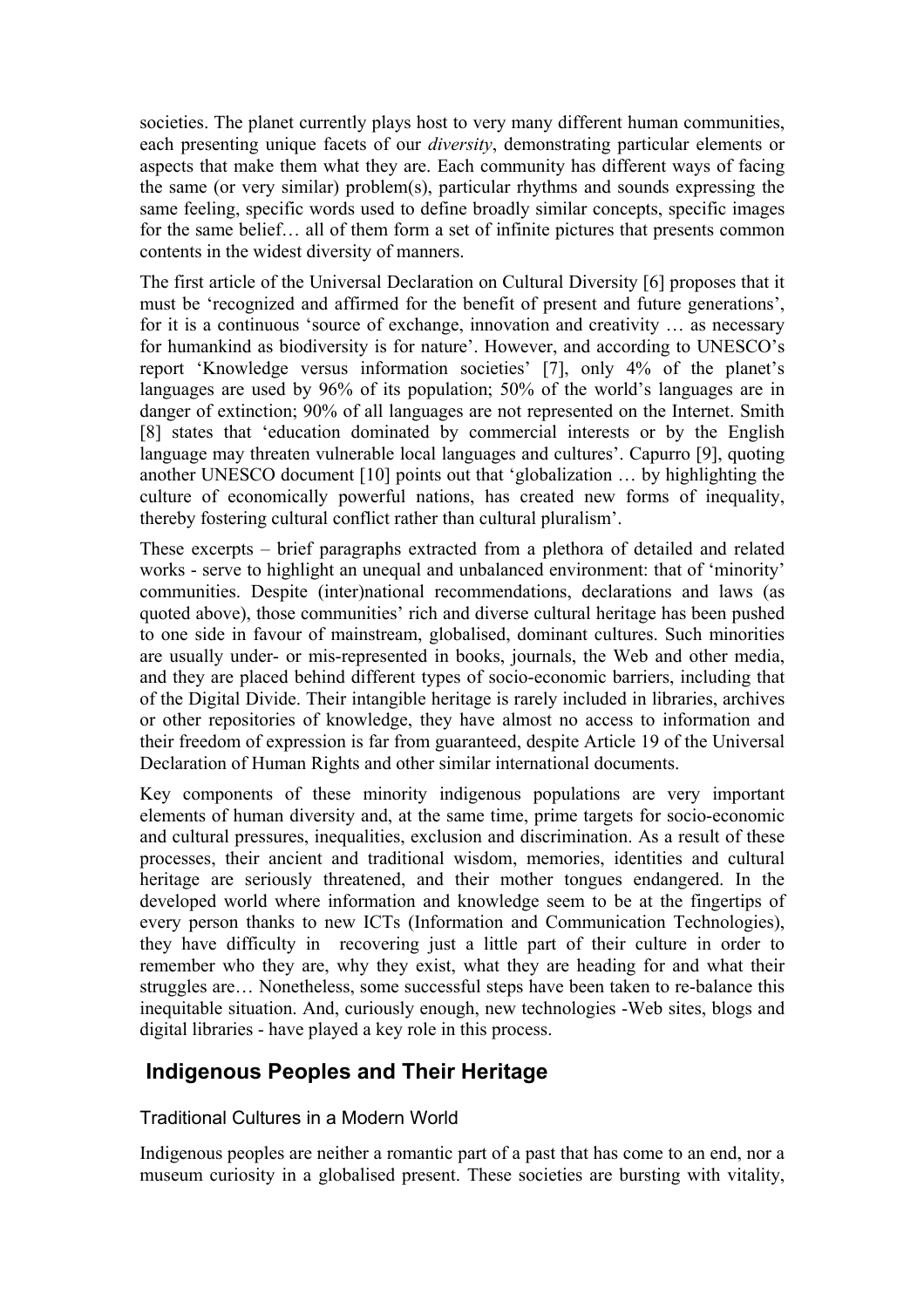and preserve their traditional characteristics while trying to adapt them to the times in which they live. Such indigenous communities make up a population of about 300- 370 million people, according to latest international estimates (World Bank - United Nations Permanent Forum on Indigenous Issues) [11]. According to IFAD (International Fund for Agricultural Development) [11], they constitute over 5% of the world population, speaking more than 4000 different languages and dialects and comprising more than 5000 groups inhabiting 70 countries across the five continents. According to the same source, they account for 15% of the poorest people on the planet, and about one-third of the 900 million extremely poor rural inhabitants in the world. In Latin American countries, these societies comprise some 300-400 groups, amounting to something like 40-50 million people, i.e. around 10% of the regional population [12][13][14][15]. In the case of Bolivia and Guatemala, they make up more than half the total population of each nation.

From the 16th century onwards, native peoples in South America have been decimated by disease, invasion, slavery and war, and consequently harmed on every imaginable front: political, social, religious, cultural, linguistic, educational. Many such peoples were eradicated in their homeland, together with any living memory; some others, however, managed to survive, and developed new forms of social structure and development, ways of thinking and patterns of behaviour. Their ancient cultures constitute a surprisingly high percentage of total global cultural diversity. Both in South America and worldwide, the cultures of indigenous peoples represent an immense mosaic of languages, cultural features, philosophies and literatures (both oral and written), of rituals and daily custom. Their cultural background is intimately connected with the environment they inhabited (which usually is not the one that they occupy at present). They also represent a wide spectrum of knowledge about the world that is very different from the range of ideas presented by the dominant cultures on the planet. In South America, many of their words and attitudes have been added to the *mestizo*\* heritage of each nation, thereby enriching their own plural identity. Indigenous traditions, sounds and sense of time have been acknowledged around the world. However, the Western understanding of such traditions needs to be much deeper if it is to be anywhere near complete and accurate.

Despite the relative continuity of their historical presence on the global map – admittedly more important in some cases than in others - and the recognition of their rights in a good number of international recommendations and treaties, most native peoples nonetheless continue today down the path to cultural and actual oblivion. Current statistics (such as those quoted above) show a regrettable connection between indigenous communities and the highest levels of poverty, with all the problems associated: lack of human rights, poor general health, malnutrition, violence, substance addiction, unemployment, and loss of identity. National efforts across South America have managed to do little to improve this situation; they largely comprise a range of disparate and insufficient support initiatives which fail even to guarantee a temporary level of basic welfare, let alone the development for the future that they would wish for themselves.

Largely against their will they have increasingly become pawns on a political chess board, participants in a power struggle in which they count for relatively little. In many cases, their culture, far from being restored, promulgated and proudly lived out, has turned into a folksy postcard caricature which they can barely recognise at all. In the worst cases these people's culture has become a burden, an undesirable marking that only attracts discrimination and prejudice. In fact, official oppression and/or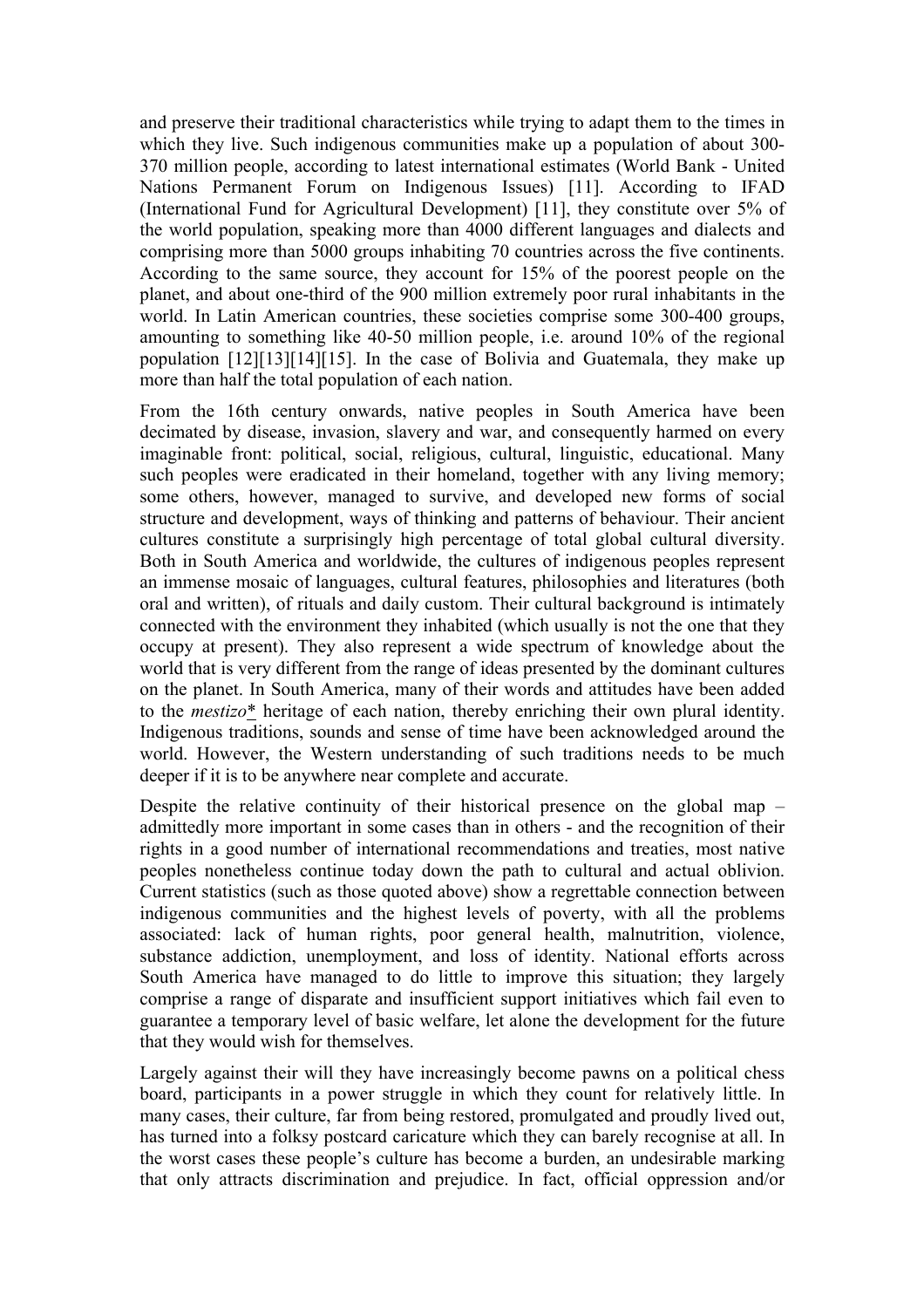social discrimination have forced them towards the voluntary abandonment of their traditional ways of life in an attempt to 'integrate' into the dominant society, in order to be accepted; something that they have yet to achieve: their physical characteristics, which they neither can nor should alter, remain the main reason for their exclusion in South America.

Yet despite the often critical situation in which they find themselves, many of these indigenous peoples keep up the struggle to survive. Many strong socio-political and cultural indigenous movements have spread across the continent. They acknowledge the importance of keeping a foot in their own traditional culture and, at the same time, having the other in the global, hi-tech, dominant society. On the one hand, they work sometimes against mainstream pressure - towards the restoration and revitalisation of their language, heritage, customary laws and attitudes through education programmes and other activities. On the other, they work with the new ICTs, in order to attain their goals and serve their own interests: disseminating their knowledge, exposing their problems, sharing their culture and exchanging ideas, experiences and opportunities in a global arena.

#### On the Other Side of the 'Digital Divide'

Digital tools and Web-connection have demonstrated –in those areas where they are available, which are not so many below the line that separates North and South - that it is possible to respond to the challenge that many underserved users represent, by recovering their memories, traditions and knowledge and spreading them worldwide with due respect for their cultural and linguistic patterns and characteristics. Once it has been proved to be possible to do this in some cases, it should be increasingly possible to carry out such recovery work in many more. ICT should help South American indigenous populations to recover part of their cultures, make their current socio-political situation more widely known, and spread further news of their hopes and endeavours. Equally such technology could also support the first steps of traditional peoples towards their inclusion in the 'global (digital) village', creating opportunties for cross-cultural meetings and exchanges.

Indigenous populations in South America have faced such challenges with imagination and creativity, somewhat characteristic of their daily life. Socially and demographically strong communities - like Aymara in Bolivia, Quechua in Peru and Mapuche in Chile - living in areas where there is access to Web technologies, have already made extensive use of them in order to inform the wider world about their social and political issues, their traditional literature, their music and their customs. They have also used new tools, such as forums, blogs and wikis, in order to collect information on languages and culture, and share news and claims.

Other minority communities -like Wayúu in Colombia, Kuna in Panama, Guaraní in Paraguay, Tikuna in Brazil or Qom in Argentina- have started to use new ICTs in order to gather not only their intangible heritage, but also their communities' current affairs information and updated news, and share them with the (inter)national society, while providing their own community members with valuable material for bolstering their endangered identity.

Governmental institutions, universities, private foundations and NGOs (nongovernmental organisations) across the continent have also collaborated with native communities – admittedly with different levels of commitment according to their capacity and engagement - to create Web-based spaces where indigenous culture can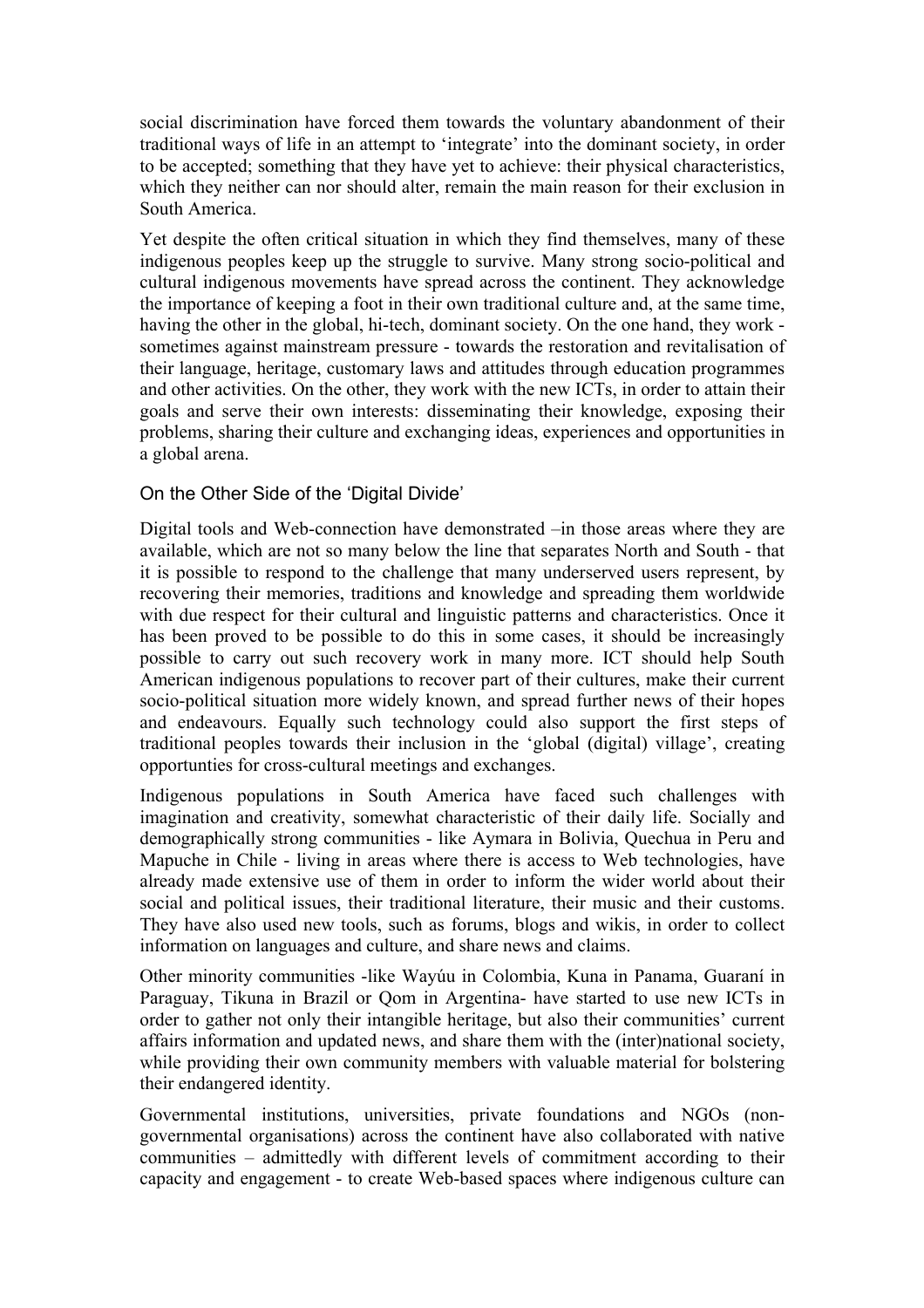be appropriately displayed under open access terms. Good examples of these activities can be found in Chile and Colombia.

Certainly, the Web-based material created by such diverse types of authors - with such different educational and training backgrounds, ethnic origin, linguistic and literacy skills, technological capacity and funding support – is very variable, but all of it has one thing in common: it has been designed for sharing knowledge about its community with the global and national community, and seeks to ensure that indigenous voices (usually silenced and forgotten) are heard.

The principal characteristics of this Web-based material are as follows:

- All kinds of Web tools are used, from Web sites to portals and from blogs to wikis. Free Web pages and weblogs - with simple designs and usually overloaded with advertisements - are the most common choices for little indigenous communities and groups, usually operating on a small budget, scarce access to technology, low digital literacy and with little chance of developing a more complex or elaborate setup. By contrast, universities and governmental institutions display the most sophisticated designs, including elements like databases, virtual libraries, sound archives, etc. Therefore social exclusion, lack of resources and information illiteracy, in effect the Digital Divide, may be pointed to for the reasons why such a huge distance exists between indigenous minorities on the one hand and established institutions on the other.
- Contents displayed in these Web spaces include a wide spectrum of issues, ranging from socio-political claims and activity to cultural matters and traditional knowledge. Again, free Web pages and blogs are generally used by indigenous (and non-indigenous) local or grass-root organisations in order to spread news on their current circumstances and information on their culture. Detailed and complex Web sites are used by bigger or official organisations in order to share educative materials, ancient heritage, oral tradition, art and handicraft, books and music, etc. Somewhere in the middle between those two ends of the spectrum, simple Web sites are used by national indigenous organisations in order to disseminate their news and information. When one compares the various outputs, it is indigenous communities which provide the most up-to-date news and 'fresh' cultural information; however, it is the institutional Web presences which provide a better quality of content and presentation, more resources and a wider range of informative options.
- Most of this material (whether of indigenous or non-indigenous authorship) are written mainly in Spanish or Portuguese. Few Web pages are exclusively written in an indigenous language; and when they are, more often than not, they are the work of an official institution or group rather than an indigenous community (though some of latter's members may be part of such an institution). It can be concluded therefore that most of the indigenous thought is usually put into non-indigenous words. The reasons for this phenomenon are complex: basically, among aboriginal language speakers in South America there is a low level of literacy in their mother tongue; furthermore, some of these languages do not have a written form, or it may happen that their orthographic and grammar standards have yet to be entirely developed. With some exceptions, these circumstances make it difficult to express content using native languages. In addition, it is intended that the information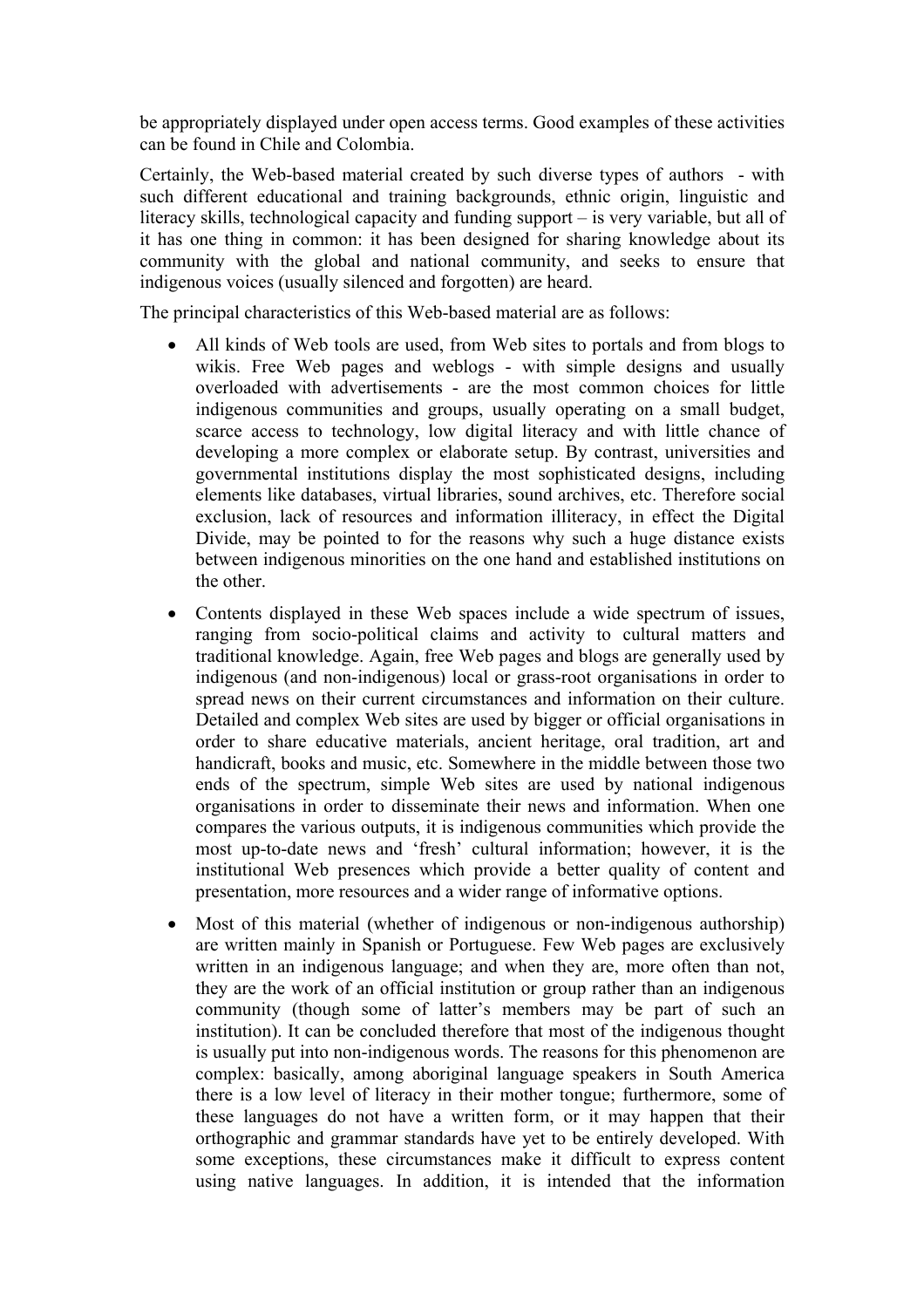presented in those pages be understood by the whole national society where most individuals barely understand indigenous languages, much less speak them. Thus, with the target audience in mind, Spanish and/or Portuguese are preferred. Where content is intended to reach the native community *as well as* non-indigenous society, the dominant (usually national) languages nonetheless remain the most employed: indigenous people who are able to access Web tools are invariably bilingual, while the official languages are the only tongues understood by non-indigenous people.

• Free Web space where digital files, text, news or messages can be shared and exchanged are the most popular among indigenous individual users (see Other Media below). Apart from the obvious economic reason, namely that free Web space is popular with Web surfers worldwide, it should be noted that indigenous peoples have a deep sense of communal sharing; it can be argued, then, that (digital) locations where information products can be exchanged without charge and accessed openly, do in themselves fit better with their customary attitudes and habits.

The taxonomy proposed by Hernández and Calcagno [16] for indigenous and indigenous-related Web sites provides further information and might clarify some of the ideas suggested in the previous paragraphs.

There is not a single, simple assessment of South American indigenous presence on the Web. The direct involvement of native communities in the digital universe is still very limited, due to several reasons: geographical or social isolation, exclusion, poverty, digital illiteracy, lack of reading and writing skills, language, absence of resources such as electricity, telephone or computers, etc. Furthermore, the South American indigenous material on the Web largely derives from a small number of ethnic groups: Mapuche in Chile, Aymara in Bolivia, Quechua in Peru and, to some extent, Guaraní in Paraguay and Wayúu in Colombia. These particular groups are numerically significant in terms of population and have developed long-term, enduring strategies to defend their rights, using Web-based material as a means of sustaining their movement.

Once participation is achieved, usually by indigenous peoples with a strong presence in their national society and living in areas where the infrastructure and ICT are reasonably available, the initial aims relate to creating free or low-cost Web space where socio-political issues, claims and activity can be exposed, as well as content in respect of their own culture and identity. The sort of information they make public generally reflects their grievances about the violation of their rights, as well as their efforts to guarantee respect for and promote the restoration of their culture and language.

Universities, NGOs, official organisations and governmental institutions have become the main sources of accurate, scholarly knowledge on indigenous cultures, since they have the budget, the know-how, the technologies, the staff and the research resources to extend such knowledge. Their Web sites include bibliographies, images, sound files, books, news, interviews, analysis and essays, sometimes with multilingual facilities (Spanish / Portuguese, English and indigenous languages). They work in collaboration with indigenous persons, usually scholars, students, artists, journalists and leaders, to design them.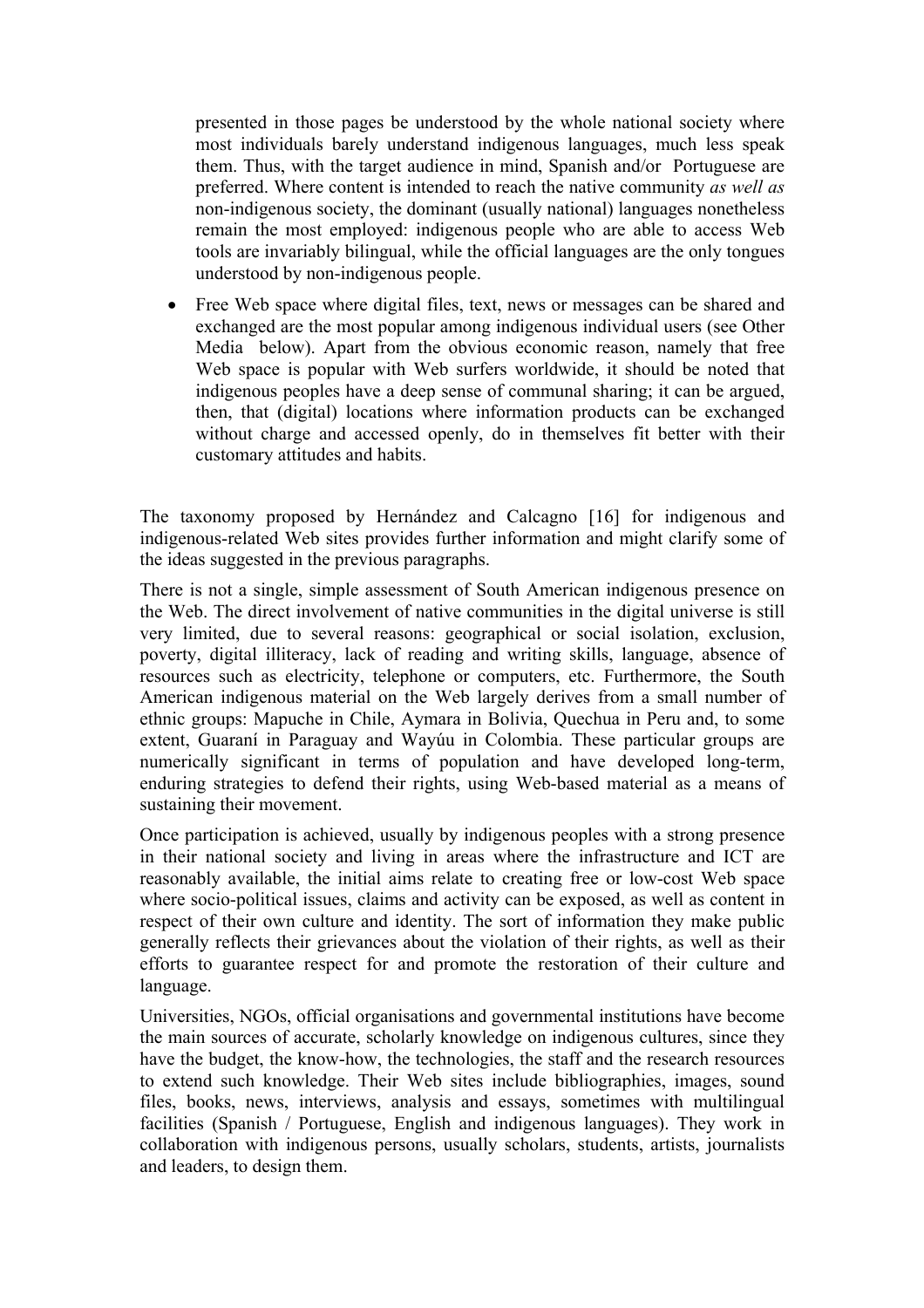In the short term, it would be desirable not only to increase direct indigenous involvement in the connected world of the World Wide Web, but also to include more ethnic groups from different areas, and to create new spaces for participation and exchange. At the same time, major organisations should provide support to indigenous communities for developing such spaces and disseminating their material in the WWW universe. Partnership ought to be the option of choice, relying on fruitful collaboration between local and official organisations. It should encourage native peoples to face the challenge of new technology, by which they would benefit enormously in terms of their information needs. Such an association would also provide national societies with the opportunity to extend their own knowledge horizon through the inclusion of indigenous wisdom. In so doing, it is expected that new developments will stem from best practice and these innovations will make it possible to live traditional cultures in a modern, digital way.

# **Some South American Experiences**

#### **Wikipedia**

The most famous open access encyclopaedia has new versions in Aymara, Quechua and Guaraní languages (added to Nahuatl, Inuit, Navajo, Cherokee and Cree). *Wikipedia Aymar Aru* [17] had 110 articles in November 2007. *Qhichwa Wikipidiya* [18] numbered almost 5000 articles at that time, while *Wikipedia Avañe'éme* [19] had just been launched. Besides using exclusively indigenous languages, these wikis display intangible heritage, historical and geographical information and other cultural content.

### Local Organisations' Weblogs

Some local indigenous associations have decided to use blogs in order to spread their own cultural expressions and news. This is the case of Aymara organisations such as *Consejo Regional Aymara de Mallkus y T'allas* [20], *Consejo Autónomo Aymara* [21] and *Consejo Nacional Aymara de Mallkus y T'allas* [22] in northern Chile. In the south of Chile, Mapuche associations like *Newen Mapuche Kimn* [23], *Noticias Mapundial* [24] and *Newen Tuleimy Compuche* [25] have also chosen Weblogs for introducing themselves on the Web. Valuable examples from Colombian Wayúu people include *Cabildo Wayúu Nóüna de Campamento* [26], a macro-blog system lodging subsidiary blogs as *NotiWayúu* [27], *Itinerario de víctimas Wayúu* [28] and *Tienda de Wayúu Nóüna* [29]. The Wayúu organisation *Wayúumunsurat* edits the Weblog *Acontecimientos de la Guajira* [30] and the NGO *Solidaridad Wayúu Solidarity* also has another blog [31].

#### National Organisations' Web Sites

Major national organisations maintain interesting Web sites where they publish news and other updated cultural content on indigenous peoples. These bodies are, roughly speaking, non-native institutions working on indigenous issues, which allow different degrees of participation on the part of aboriginal communities' members.

In Argentina, the Web sites *Comunidades Aborígenes de la República Argentina* [32], *Equipo Nacional de Pastoral Aborigen* [33] and *Equipo de Pueblos Indígenas* [34] may serve as examples. All of them belong to non-indigenous groups, mostly influenced by the Catholic Church. They exhibit a variety of content, most of them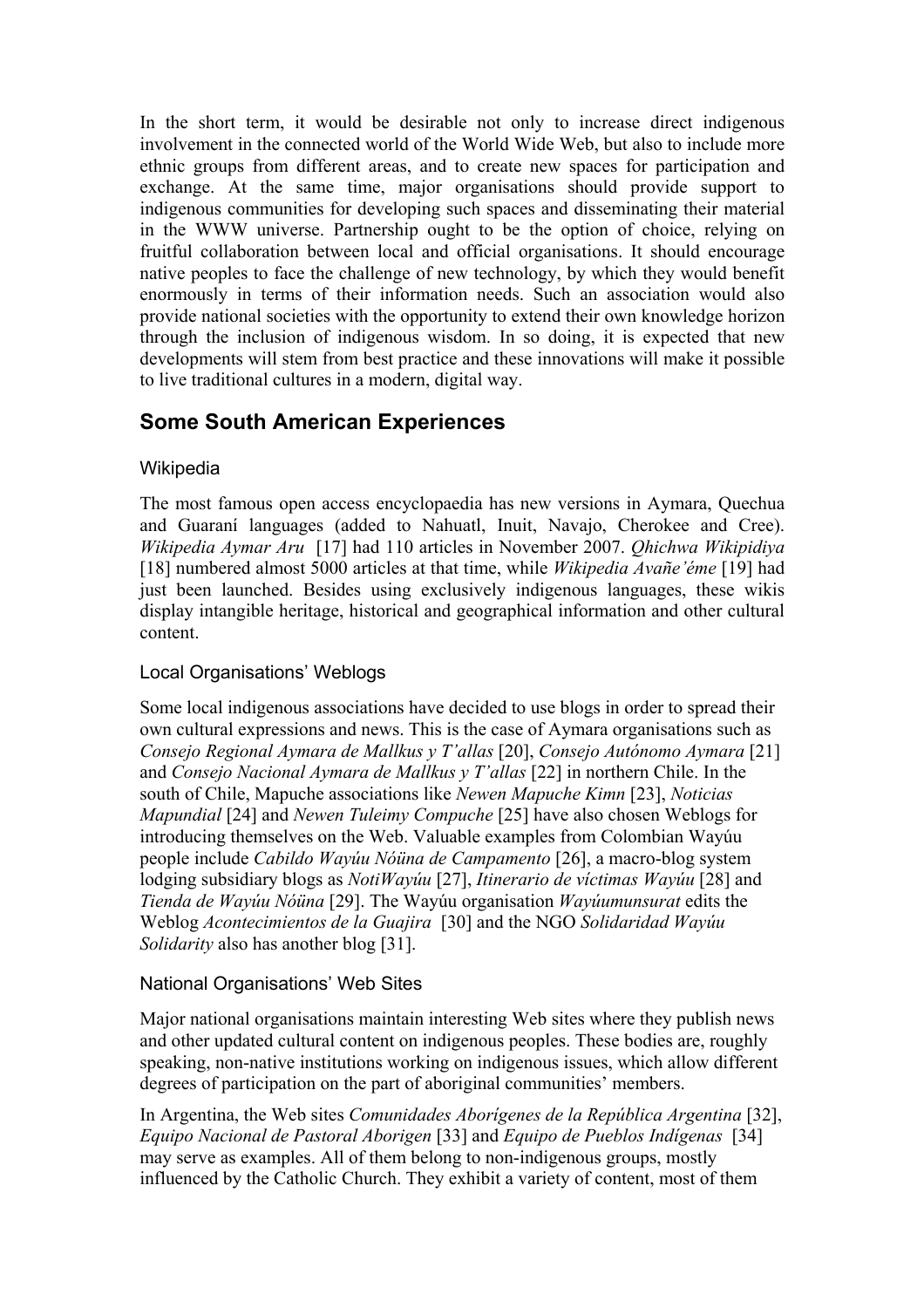describing contemporary indigenous societies, their geographical setting, their socioeconomic situation, and their cultural traits.

In Bolivia there is a large number of indigenous organisations present on the Web. Important ones - some of them truly remarkable - are *Parlamento del Pueblo Aymara* [35], *Plataforma de Información del Pueblo Indio* [36], *CIDOB - Confederación Indígena del Oriente, Chaco y Amazonía Boliviana* [37], and *APCOB - Apoyo para el Campesino Indígena del Oriente Boliviano* [38]. The latter has done impressive work, editing multimedia material with a great deal of material on indigenous intangible heritage. At the same time, it has improved information literacy skills within native communities. Official, non-aboriginal institutions working with or for native communities are *CEDIB - Centro de Documentación e Información Bolivia* [39], *CEJIS - Centro de Estudios Jurídicos e Investigación Social* [40] and *CENDA - Centro de Comunicación y Desarrollo Andino* [41] . All of them support aboriginal groups by providing strategic information (e.g. health information and human rights).

In Brazil, *Fundação Nacional do Indio* [42], *Instituto de Desenvolvimento das Tradições Indígenas* [43], *Coordenação das Organizações Indígenas da Amazonia Brasileira* [44], *Centro de Trabalho Indigenista* [45] and the Web site 'Povos Indígenas do Brasil' of the *Instituto Socioambiental* [46] are a few examples of governmental organisations working in close collaboration with indigenous communities and disseminating cultural content and news updates.

In Colombia, two major indigenous organisations are *Organización Nacional Indígena de Colombia* [47] and *Asociación de Cabildos del Cauca* [48]. Their contents focus principally on political issues, in a country where breaches of human (especially aboriginal) rights reach dramatic proportions.

In Chile, the main governmental groups are *CONADI - Corporación Nacional de Desarrollo Indígena* [49], *Programa de Derechos Indígenas* [50], *Ser Indígena - Portal de las culturas indígenas de Chile* [51] and *Pueblos Indígenas de Chile* [52]. They offer extensive and detailed information on native heritage; *Ser Indígena* has a virtual library (see Digital Libraries and Archives) with many documents available to be downloaded. Indigenous associations with a strong presence on the Web are *Mapuche Inter-regional Council* [53], *Centro de Documentación Mapuche* [54], *LIWEN* [55] and *Portal mapuche* [56] for Mapuche people, and *Aymara Net* [57] for Aymara communities. Their chief concern is the present circumstances of indigenous peoples; however, they also include much interesting cultural content.

In Ecuador, core indigenous organisations are *Confederación de nacionalidades indígenas del Ecuador* [58], *Ecuarunari - Confederación de los pueblos de nacionalidad Kichua del Ecuador* [59] and *CODENPE - Consejo de Desarrollo de las Nacionalidades y pueblos del Ecuador* [60]. Examples of official institutions are *FODEPI - Fondo de desarrollo de los pueblos indígenas* [61] and *DINEIB - Dirección Nacional de Educación Intercultural bilingüe del Ecuador* [62].

In Peru, space for indigenous peoples is provided on the Web by *Red de Información Indígena* [63], *Coordinadora de las Organizaciones Indígenas de la Cuenca Amazónica* [64], *AIDESEP - Asociación Interétnica para el Desarrollo de la Amazonia Peruana* [65] and the NGO *Chirapaq* [66]. They exhibit a considerable amount of cultural content and support local socio-political movements.

At a continental level, there are several political organisations such as *Fondo Indígena Latinoamericano* [67] and *Minkandina - Coordinadora Andina de Organizaciones*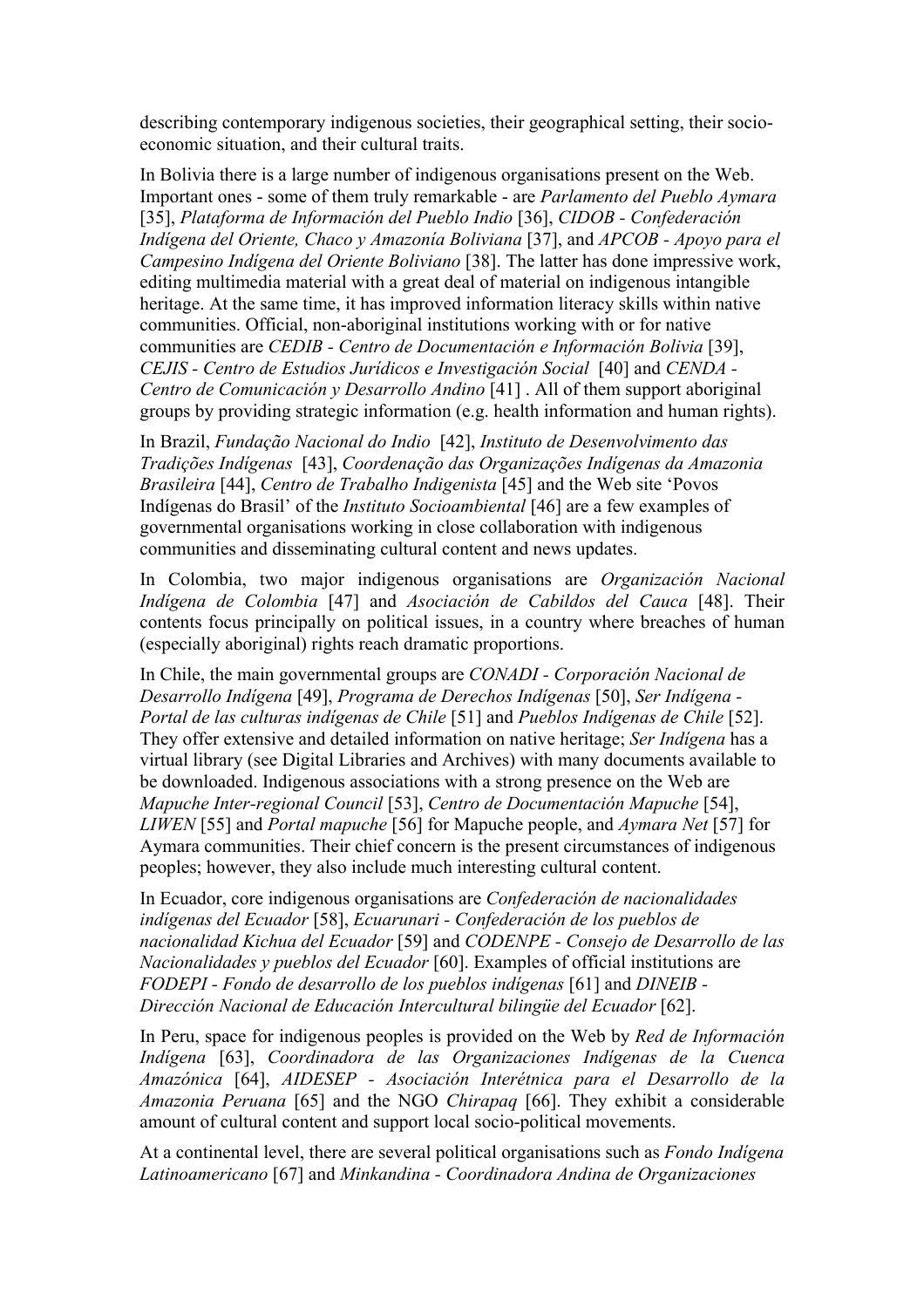*Indígenas* [68]. The *III - Instituto Indigenista Interamericano* [69] together with OEA (*Organización de Estados Americanos*), UN, UNESCO and WHO, have developed a remarkable amount of material concerning aboriginal issues, similar to the efforts undertaken by other regional organisations like *RUTA - Desarrollo Rural Sostenible de Centroamérica* [70] and *Red de Información Indígena* [71]. These efforts are aimed at restoring, preserving, organising and managing indigenous knowledge and information. These organisations have also developed specific initiatives, within indigenous communities, to promote information literacy and skills for handling their own heritage in a digital context.

The Web sites of some national non-indigenous organisations have been created in European countries. Good examples are *Fundación Rehue* [72] which originated in the Netherlands and *Ñuke Mapu* [73] created in Sweden, both displaying Mapuche cultural content and political material.

#### Educational Organisations

In the Andes, *PROEIB Andes* [74] is a major institution supporting and encouraging bilingual education. In Bolivia, *THOA - Taller de Historia Oral Andina* [75] is one of the members of REDETBO, an online network of anthropological organisations and libraries. THOA carries out extensive research on oral history. In northern Chile, *Instituto de Estudios Andinos Isluga* [76], *IECTA - Instituto para el estudio de la cultura y tecnología andina* [77] and *ILCA - Instituto de Lengua y Cultura Aymara*  [78] are recognised institutions working for the restoration of traditional Aymara culture, while in southern Chile, a very important institution is *Instituto de Estudios Indígenas* at the *Universidad de la Frontera* [79], which has an outstanding documentation centre focusing on Mapuche culture. In Peru, a well known centre is *Centro Bartolomé de las Casas* [80], with scholarly work on Andean Peruvian native culture; furthermore, organisations like *CAAAP - Centro Amazónico de Antropología y Aplicación Práctica* [81] and *IIAP - Instituto de Investigación de la Amazonia Peruana* [82] are involved in similar work in Peruvian Amazonia.

#### Language Web Sites and Blogs

The Quechua language is the most prevalent across Latin-American indigenous sites. Web sites such as *Runasimi* [83], created in Germany, and *Yachay* [84] are widely recognised for the detail and accuracy of the documents they hold. However, platforms such as *Habla quechua* [85], *Quechua Imperial* [86], *Asociación tucumana de investigadores en lengua quechua* [87], *Asociación de investigadores en lengua quechua* [88] and *Academia Mayor de la Lengua Quechua - Regional Lima* [89] also make interesting contributions. The Aymara language is supported by really good Web sites, such as *Aruskipasipxañanakasakipunirakïspawa* [90], *Aymara Uta* [91] and *ILCA - Instituto de Lengua y Cultura Aymara* [92]. The Guaraní language, for its part, is described on the German-based Web site *Guaraní Ñanduti Rogue* [93] and on the *Ateneo de lengua y cultura guaraní* [94], among others. Other indigenous languages are represented as well, with their material published online, especially by the *Summer Institute of Linguistics (SIL)* [95] and by the *Stanford University Department of Linguistics* [96].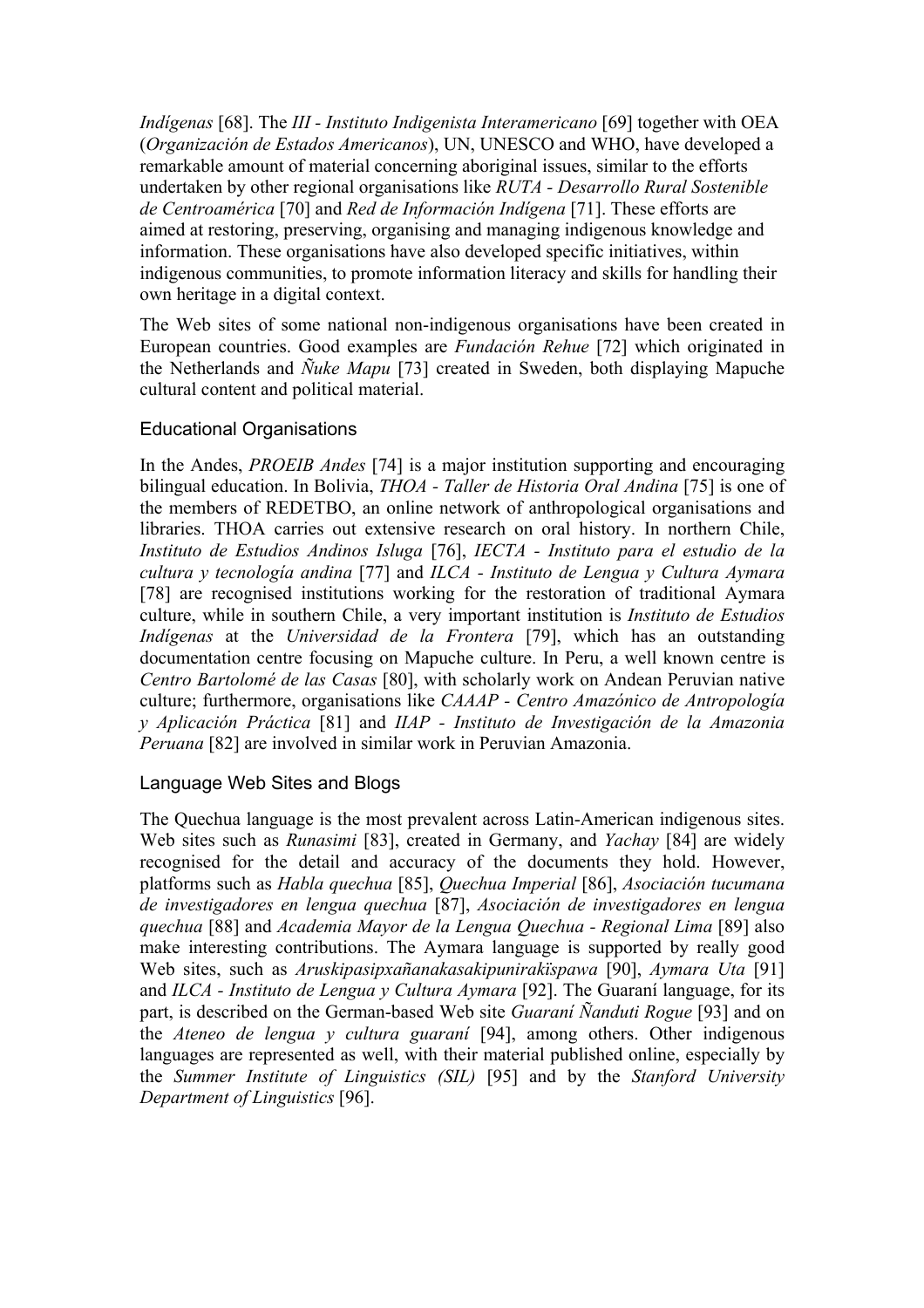#### Digital Libraries and Archives

One of the most interesting digital archives in Latin America is curiously placed at the University of Texas (USA). *AILLA* - *Archivo de los Idiomas Indígenas de Latinoamérica* [97] is an archive where sound examples of many indigenous languages can be freely accessed and downloaded alongside transcriptions and complementary information.

A good example of digital library containing indigenous documents is the Chilean *Biblioteca Virtual Ser Indigena* [98]. It lodges many resources on native culture, ranging from digital books to useful links and from art pictures to mp3-format music.

University libraries and other institutions throughout South America usually include in their virtual space digitised versions of early national or regional books, including those written in indigenous languages and about native peoples. It should be noted that the digitisation of the first Aymara grammar and vocabulary, a book written by the Jesuit Ludovico Bertonio in 1603, appears on the Web site *Lengua andina* [99].

#### News

Indigenous online newspapers as *Mapuexpress - Informativo mapuche* [100] and *Periódico Mapuche Azkintuwe* [101] from the Chilean Mapuche people release updated information on political and cultural issues; a similar task is accomplished by the Ecuadorian organisation *Ecuarunari* bilingual electronic newspaper 'Rikcharisun' [102].

Independent platforms include *Indymedia* [103] (an example from Argentina), where there is a section for First Nations [104] (again from Argentina); *Red Voltaire* [105], *Agencia Latinoamericana de Información* [106], *Revista Ser Indígena* [107], *Redes Indígenas* [108], *Choike* [109], Ukhamawa [110] and *Minga Informativa* [111] are other informative channels collecting news about the reality of native communities.

#### Individual Weblogs

Many individuals within indigenous communities have built personal blogs in order to expose and share different aspects of their own native culture such as music, history, language, customs or art. Examples are *Aymaras de Chile* [112], *Encuentro Kollasuyo* [113], *Comunidad Ayllu* [114], *Aru Wayna - La voz de los jóvenes* [115], *Crónicas Aymaras* [116] and *Cultura Aymara* [117] related to the Chilean Aymara people; *Comunidad Mbyá Guaraní* [118] to the Argentinean Guaraní people; *Ilamagun* [119] to the Panama Kuna people, *El camino de los tobas* [120] and *Barrio Toba de La Plata* [121] relating to the Argentinean Qom people, and many others.

At the same time, there are non-indigenous authors publishing Weblogs on indigenous issues, like *Cine indígena* [122], *Organizando la esperanza* [123] or *Resistencia indígena* [124]. There is also a high number of photoblogs and audioblogs sharing indigenous material, edited mainly by young people.

#### Other Media

Indigenous organisations and individuals have also made use of other Web-based tools for disseminating their intangible heritage, their opinions and their current circumstances. Forums and listservs have been employed in exchanging ideas, news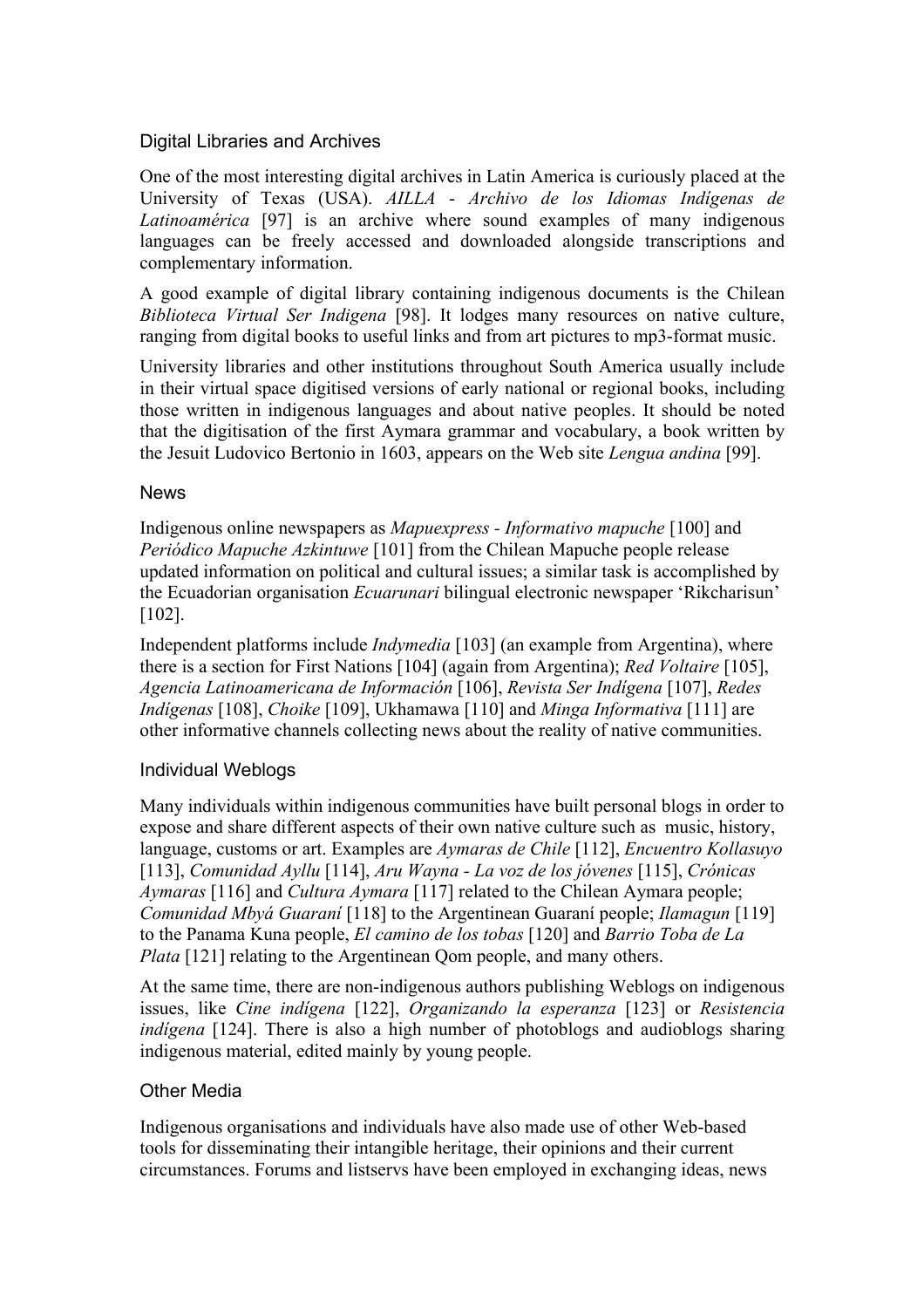and experiences, as well as in disseminating claims and calling for initiatives. A perfect example is the listserv Ukhamawa [125]. Popular, free platforms like *Flickr* (for storing images) and *YouTube* (videos) have been also used in order to share tourist pictures and videos, music performances, traditional celebrations and ceremonies (like the Andean Carnival), debates and other political activism, documentary films, TV interviews with indigenous leaders and many different examples of cultural expression. Native users also profit from free shared spaces like *RapidShare* [126]. Online indigenous radio stations broadcast music, language courses, cultural programmes and current affairs at local and regional level, using both dominant and native languages.

# **Conclusions**

Despite the adverse repercussions of the digital divide and information illiteracy across Latin America, the adoption of new ICTs is becoming more widespread. Even if inside the WWW universe, 'dominant' languages, alphabets, media and cultural traits still represent a high percentage of its content, it is also true that minority groups are finding a niche in the digital world thanks to the expansion in use of the technology that can connect them. The increased use of Web-based tools and space as an arena for communication and dissemination will undoubtedly remain a priority for years to come.

Furthermore, these spaces and tools could also represent a means to greater intercultural exchange between different (indigenous and non-indigenous) societies. After centuries of silence, the indigenous peoples of Latin America now have the opportunity to make their voices heard worldwide. These their initiatives deserve international support if we are to create a better and deeper understanding among cultures and peoples and so allow humankind to develop its plural societies successfully.

\***Editor's note**: 'mestizo' defined as '(in Latin America) a man (or woman) of mixed race, especially the offspring of a Spaniard and an American Indian. Origin: Spanish, "mixed", based on Latin "mixtus".' *Concise Oxford Dictionary, 10<sup>th</sup> edition* 

## **References**

- 1. UNESCO (2001). Report on the preliminary study on the advisability of regulating internationally through a new standard-setting instrument, the protection of traditional culture and folklore, p. 6, section 26 http://unesdoc.unesco.org/images/0012/001225/122585e.pdf
- 2. UNESCO (1998). Intergovernmental Conference on Cultural Policies for Development, http://www.unesco.org/culture/laws/stockholm/html\_eng/actionpl3.shtml
- 3. UNESCO (1982). Mexico City Declaration on Cultural Policies. World Conference on Cultural Policies, section 23 http://www.unesco.org/culture/laws/mexico/html\_eng/page1.shtml
- 4. UNESCO (1989). Recommendation on the Safeguarding of Traditional Culture and Folklore<br>http://portal.unesco.org/en/ev.php-URL\_ID=13141&URL\_DO=DO\_TOPIC&URL\_SECTION=201.html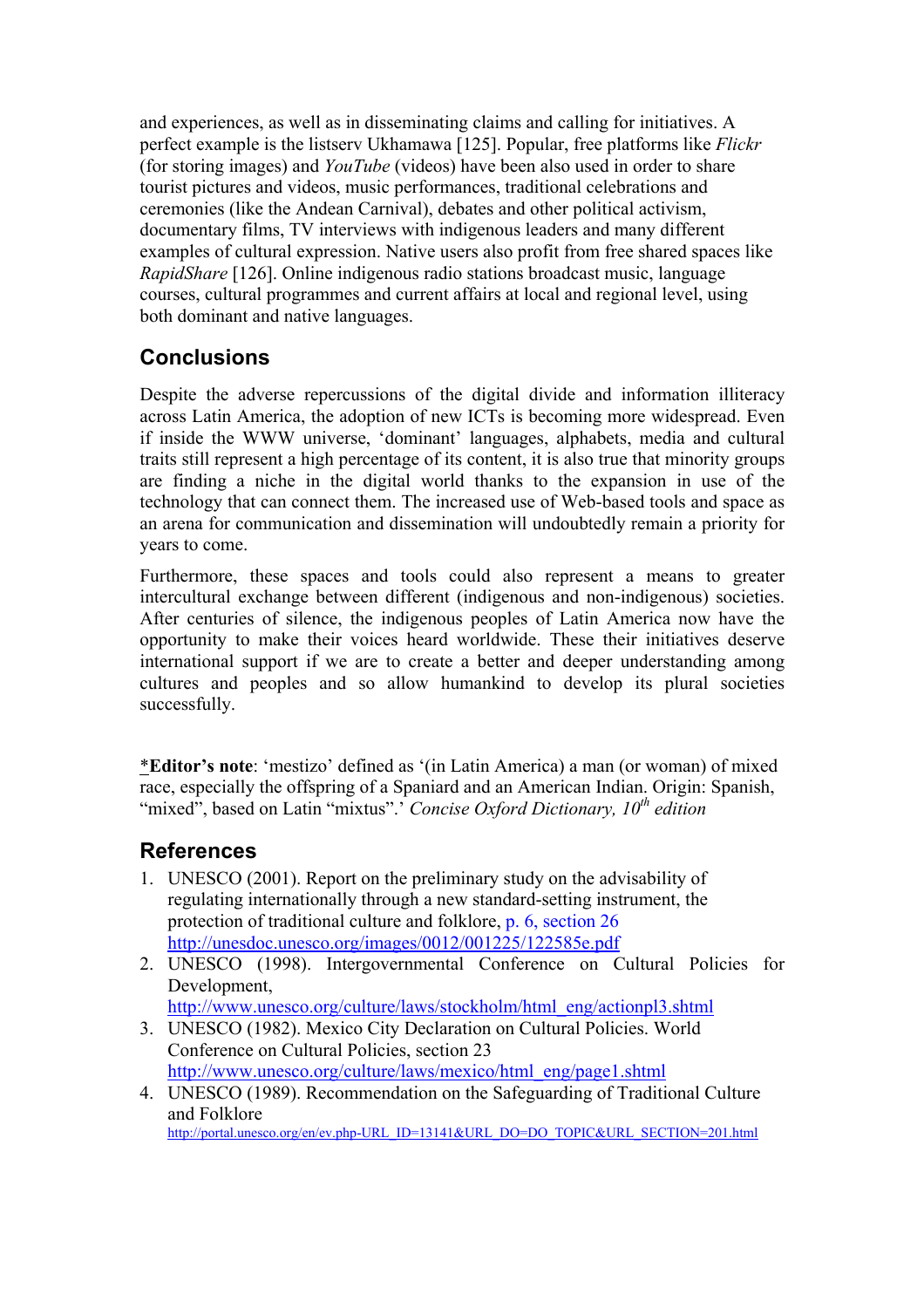- 5. UNESCO (1978). Declaration of Bogotá. Intergovernmental Conference on Cultural Policies in Latin America and the Caribbean, http://www.unesco.org/culture/laws/bogota/html\_eng/page1.shtml
- 6. UNESCO (2002). Universal Declaration on Cultural Diversity, http://unesdoc.unesco.org/images/0012/001271/127160m.pdf
- 7. UNESCO (2005). Knowledge versus information societies: UNESCO report takes stock of the difference, http://unesdoc.unesco.org/images/0014/001418/141843e.pdf
- 8. Smith, M. (2001). "Global information justice: rights, responsibilities, and caring connections", Library Trends 49(3): 539.
- 9. Capurro, R. (1990). "Towards an information ecology". In I. Wormell (ed.) Information Quality. Definitions and Dimensions, London: Taylor Graham, pp. 122–39.
- 10. UNESCO (2003). Cultural Diversity in the Era of Globalization, http://portal.unesco.org/culture/en/ev.php-URL\_ID=11605&URL\_DO=DO\_TOPIC&URL\_SECTION=201.html
- 11. Quoted in Rural Poverty Portal (2007). Statistics and key facts about indigenous peoples,

http://www.ruralpovertyportal.org/english/topics/indigenous/statistics.htm

- 12. Matos Mar, J. (1993). "Población y grupos étnicos de América". América Indígena 4
- 13. Stavenhagen, R. (1996). "The challenges of indigenous development". In BID. Indigenous Development: poverty, democracy and sustainability. Washington: Banco Interamericano de Desarrollo.
- 14. PNUD (Programa de las Naciones Unidas para el Desarrollo) (2004). Segundo informe sobre desarrollo humano en Centroamérica y Panamá. (N.d.).
- 15. Del Popolo, F., Oyarce, A.M. (2005). "Población indígena de América Latina: perfil sociodemográfico en el marco de la Conferencia Internacional sobre la Población y el Desarrollo y de las Metas del Milenio". In Pueblos indígenas y afrodescendientes de América Latina y el Caribe: información sociodemográfica para políticas y programas. Santiago de Chile: CEPAL.
- 16. Hernández, I., Calcagno, S. (2003). Los pueblos indígenas y la Sociedad de la Información en América Latina y el Caribe: un marco para la acción, http://www.iica.org.uy/REDLAT/publi021.pdf
- 17. Wikipedia Aymar Aru http://ay.wikipedia.org/
- 18. Qhichwa Wikipidiya http://qu.wikipedia.org/
- 19. Wikipedia Avañe'éme http://gn.wikipedia.org/

20. Consejo Regional Aymara de Mallkus y T'allas http://cna-aricaparinacota.blogspot.com/

- 21. Consejo Autónomo Aymara http://consejoautonomoaymara.blogspot.com/
- 22. Consejo Nacional Aymara de Mallkus y T'allas http://cna-chile.blogspot.com/
- 23. Newen Mapuche Kimn http://newenmapuchekimn.blogspot.com/
- 24. Noticias Mapundial http://mapundial-ong.blogspot.com/
- 25. Newen Tuleimy Compuche http://juanpaillalef.blogspot.com/
- 26. Cabildo Wayúu Nóüna de Campamento http://cabildoWayúunouna.blogspot.com/
- 27. NotiWayúu http://notiWayúu.blogspot.com/
- 28. Itinerario de víctimas Wayúu http://victimasWayúu.blogspot.com/
- 29. Tienda de Wayúu Nóüna http://arteWayúu.blogspot.com/

30. Weblog Acontecimientos de la Guajira

http://organizacionWayúumunsurat.blogspot.com/

31. Blog Wayúunaiki101 http://Wayúunaiki101.blogspot.com/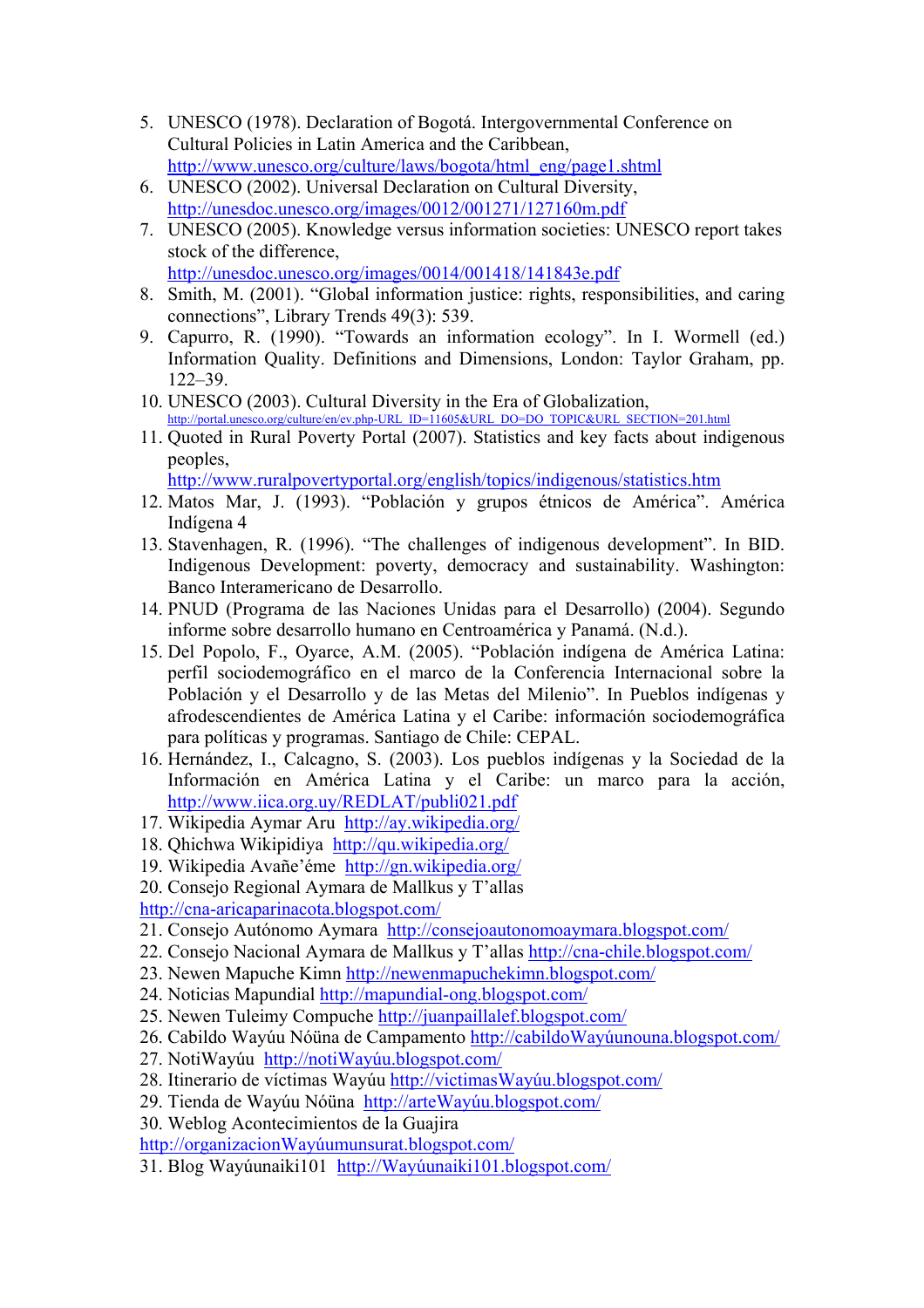32. Comunidades Aborígenes de la República Argentina http://www.madryn.com/pm/endepa/

33. Equipo Nacional de Pastoral Aborigen http://www.endepa.org.ar/

- 34. Equipo de Pueblos Indígenas http://www.pueblosindigenas.net/
- 35. Parlamento del Pueblo Aymara

http://www.AymaraNet.org/parlamentoaymara1.html

36. Plataforma de Información del Pueblo Indio

http://www.puebloindio.org/ceacisa.htm

37. CIDOB - Confederación Indígena del Oriente, Chaco y Amazonía Boliviana http://www.cidob-bo.org/

38. APCOB - Apoyo para el Campesino Indígena del Oriente Boliviano http://www.apcob.org.bo/

39. CEDIB - Centro de Documentación e Información Bolivia http://www.cedib.org/pcedib/

40. CEJIS - Centro de Estudios Jurídicos e Investigación Social http://www.ecoportal.net/content/view/full/14759/

41. CENDA - Centro de Comunicación y Desarrollo Andino http://www.cenda.org/

- 42. Fundação Nacional do Indio http://www.funai.gov.br/
- 43. Instituto de Desenvolvimento das Tradições Indígenas http:///www.ideti.org.br/
- 44. Coordenação das Organizações Indígenas da Amazonia Brasileira http://www.coiab.com.br/
- 45. Centro de Trabalho Indigenista http://www.trabalhoindigenista.org.br/
- 46. 'Povos Indígenas do Brasil' of the Instituto Socioambiental http://www.socioambiental.org/pib/index.html
- 47. Organización Nacional Indígena de Colombia http://www.onic.org.co/
- 48. Asociación de Cabildos del Cauca http://www.inforcauca.org/
- 49. CONADI Corporación Nacional de Desarrollo Indígena http://www.conadi.cl/
- 50. Programa de Derechos Indígenas http://www.derechosindigenas.cl/
- 51. Ser Indígena Portal de las culturas indígenas de Chile http://www.serindigena.cl/
- 52. Pueblos Indígenas de Chile

http://www.conal.cl/html/que\_es\_conal/pueblos\_indigenas.html

- 53. Mapuche Inter-regional Council http://www.members.aol.com/mapulink/
- 54. Centro de Documentación Mapuche http://www.soc.uu.se/Mapuche/

55. El Centro de Estudios y Documentación Mapuche Liwen

http://liwen\_temuko.tripod.com/liwen.html

56. Portal mapuchehttp://www.mapuche.cl/

- 57. Aymara Net http://www.aymaranet.org/
- 58. Confederación de nacionalidades indígenas del Ecuador http://conaie.org/

59. Ecuarunari - Confederación de los pueblos de nacionalidad Kichua del Ecuador http://www.ecuarunari.org/

60. CODENPE - Consejo de Desarrollo de las Nacionalidades y pueblos del Ecuador http://www.codenpe.gov.ec/

61. FODEPI - Fondo de desarrollo de los pueblos indígenas http://www.codenpe.gov.ec/fodepi.htm/

62. DINEIB - Dirección Nacional de Educación Intercultural bilingüe del Ecuador http://www.dineib.edu.ec/

63. Red de Información Indígena http://www.redindigena.net/

64. Coordinadora de las Organizaciones Indígenas de la Cuenca Amazónica http://www.coica.org/index.asp/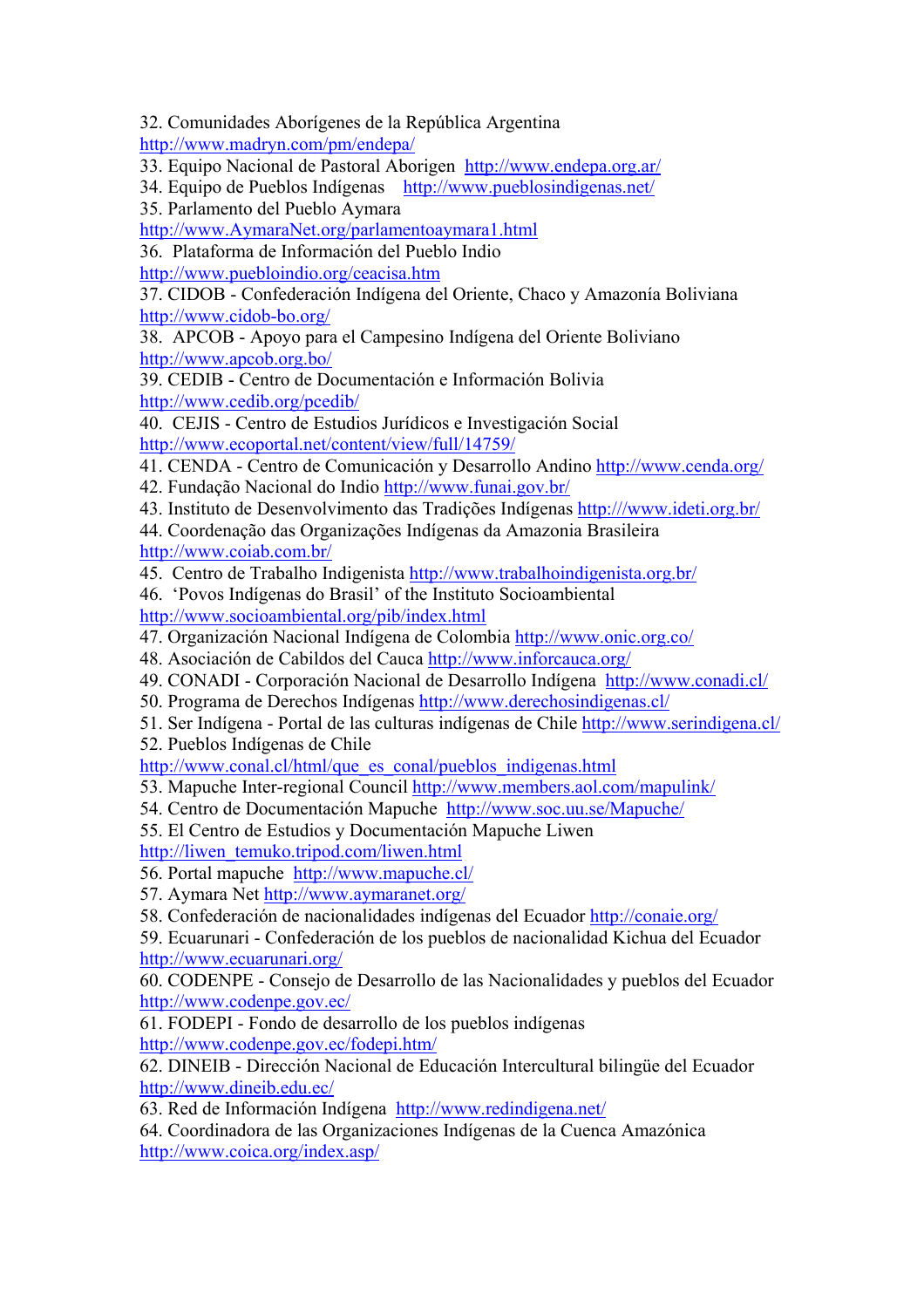65. AIDESEP - Asociación Interétnica para el Desarrollo de la Amazonia Peruana http://www.aidesep.org.pe/index.php/

66. Chirapaq http://www.chirapaq.org.pe/

67. Fondo Indígena Latinoamericano http://www.fondoindigena.org/

68. Minkandina - Coordinadora Andina de Organizaciones Indígenas http://www.minkandina.org/

69. III - Instituto Indigenista Interamericano http://www.indigenista.org/

70. RUTA - Desarrollo Rural Sostenible de Centroamérica http://www.ruta.org/

71. Red de Información Indígena http://www.redindigena.net/

72. Fundación Rehue http://www.xs4all.nl/~rehue/index.html

73. Ñuke Mapu http://www.mapuche.info/

74. PROEIB Andes http://www.proeibandes.org/

75. THOA - Taller de Historia Oral Andina http://www.aymaranet.org/thoa.html

76. Instituto de Estudios Andinos Isluga http://www.unap.cl/isluga/

77. IECTA - Instituto para el estudio de la cultura y tecnología andina http://www.iecta.cl/

78. ILCA - Instituto de Lengua y Cultura Aymara http://www.ilcanet.com/

79. Instituto de Estudios Indígenas at the Universidad de la Frontera http://www.estudiosindigenas.cl/

80. Centro Bartolomé de las Casas http://www.cbc.org.pe/

81. CAAAP - Centro Amazónico de Antropología y Aplicación Práctica http://www.caaap.org.pe/

82. IIAP - Instituto de Investigación de la Amazonia Peruana http://www.iiap.org.pe/

83. Runasimi http://www.runasimi.de/

84. Yachay http://www.yachay.com.pe/

85. Habla quechua http://hablaquechua.blogspot.com/

86. Quechua Imperial http://noemivizcardorozas.blogspot.com/

87. Asociación tucumana de investigadores en lengua quechua http://usuarios.arnet.com.ar/yanasu/

88. Asociación de investigadores en lengua quechua http://www.adilq.com.ar/

89. Academia Mayor de la Lengua Quechua - Regional Lima http://amlqrl.blogspot.com/

90. Aruskipasipxañanakasakipunirakïspawa http://grove.ufl.edu/~hardman/

91. Aymara Uta http://www.aymara.org/

92. ILCA - Instituto de Lengua y Cultura Aymara http://www.ilcanet.com/

93. Guaraní Ñanduti Rogue http://www.staff.uni-mainz.de/lustig/Guaraní/

94. Ateneo de lengua y cultura guaraní http://www.ateneoGuaraní.edu.py/

95. Summer Institute of Linguistics (SIL) http://www.sil.org/

96. Stanford University Department of Linguistics

http://www.linguistics.stanford.edu/

97. AILLA - Archivo de los Idiomas Indígenas de Latinoamérica

http://www.ailla.utexas.org/site/welcome\_sp.html

98. Biblioteca Virtual Ser Indigena http://biblioteca.serindigena.org/

99. Lengua andina http://www.lenguandina.org/

100. Mapuexpress - Informativo mapuche http://www.mapuexpress.net/

101. Periódico Mapuche Azkintuwe http://www.nodo50.org/azkintuwe/

102. 'Rikcharisun' Newspaper http://www.ecuarunari.org/

103. Indymedia http://argentina.indymedia.org/

104. Indymedia section for First Nations

http://argentina.indymedia.org/features/pueblos/